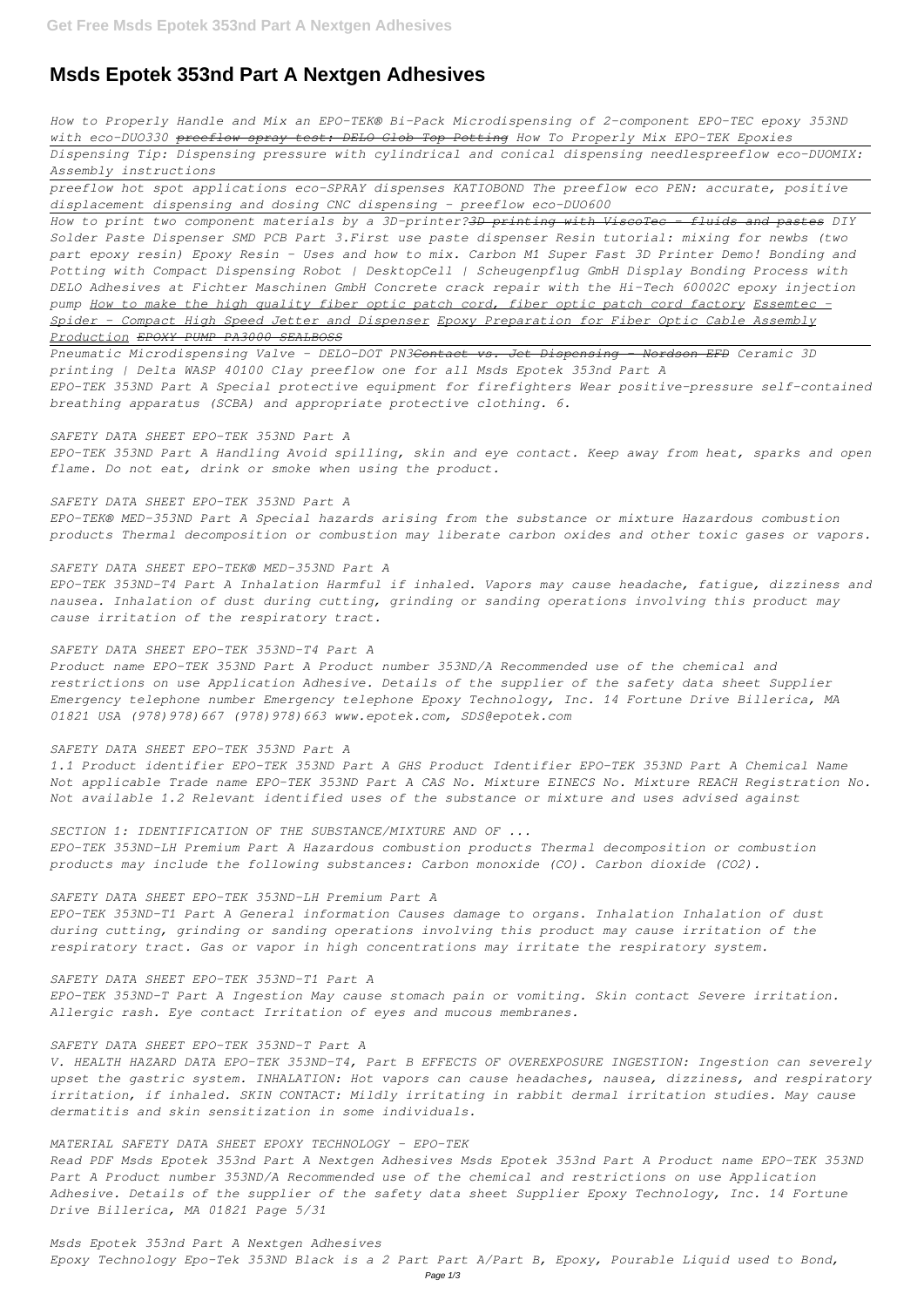*Seal, and Potting SST Metals. View datasheet for Epox Need more data?*

*Epoxy Technology Epo-Tek 353ND Black Bond, Seal, Potting ...*

*V. HEALTH HAZARD DATA EPO-TEK 353ND, Part B EFFECTS OF OVEREXPOSURE INGESTION: Ingestion can severely upset the gastric system. INHALATION: Hot vapors can cause headaches, nausea, dizziness, and respiratory irritation, if inhaled. SKIN CONTACT: Mildly irritating in rabbit dermal irritation studies. May cause dermatitus and skin sensitization in some individuals.*

*MATERIAL SAFETY DATA SHEET EPOXY TECHNOLOGY 14 FORTUNE ...*

*Product Description:EPO-TEK®353ND is a two component, high temperature epoxy designed for semiconductor, hybrid, fiber optic, and medical applications. It is one of the most popular EPO-TEK® brand products, and is known throughout the world for its performance and reliability. Also available in a single component frozen syringe.*

*Technical Data Sheet - Thorlabs*

*Msds Epotek 353nd Part A EPO-TEK 353ND Part A Special protective equipment for firefighters Wear positive-pressure self-contained breathing apparatus (SCBA) and appropriate protective clothing. 6. SAFETY DATA SHEET EPO-TEK 353ND Part A EPO-TEK 353ND Part A Handling Avoid spilling, skin and eye contact. Keep away from heat, sparks and open flame.*

*Msds Epotek 353nd Part A Nextgen Adhesives*

*Epoxy Technology Epo-Tek 353ND-T1 is a 2 Part Part A/Part B Epoxy Smooth thixotropic paste used to Adhere Epo-Tek 353ND-T4 (Epoxy Technology) Epoxy Technology Epo-Tek 353ND-T4 is a 2 Part 2-Part Cure Epoxy Paste used to Adhere Metals, Glass and Ceramics*

*Epoxy Technology Epo-Tek 353ND-T Bond Epoxy 2 Part Smooth ...*

*PC Products 27776 PC-7 Two-Part Heavy Duty Multipurpose Epoxy Adhesive Paste, 2 oz. in Two Jars, Charcoal Gray 4.6 out of 5 stars 1,379. \$3.67. J-B Weld 8265S Original Cold-Weld Steel Reinforced Epoxy - 2 oz. ... Epo-Tek 353ND Heat Cure Extended Working Life 2-Part Epoxy 2 Gram Packet Product details. Is Discontinued By Manufacturer : No ...*

*Epoxy - Epo-Tek 353ND 2G Pack Heat Cure: Amazon.com ... Epoxy Technology Epo-Tek 353ND-T1 is a 2 Part Part A/Part B Epoxy Smooth thixotropic paste used to Adhere Epo-Tek 353ND-T4 (Epoxy Technology) Epoxy Technology Epo-Tek 353ND-T4 is a 2 Part 2-Part Cure Epoxy Paste used to Adhere Metals, Glass and Ceramics*

*How to Properly Handle and Mix an EPO-TEK® Bi-Pack Microdispensing of 2-component EPO-TEC epoxy 353ND with eco-DUO330 preeflow spray test: DELO Glob Top Potting How To Properly Mix EPO-TEK Epoxies*

*Dispensing Tip: Dispensing pressure with cylindrical and conical dispensing needlespreeflow eco-DUOMIX: Assembly instructions*

*preeflow hot spot applications eco-SPRAY dispenses KATIOBOND The preeflow eco PEN: accurate, positive displacement dispensing and dosing CNC dispensing - preeflow eco-DUO600* 

*How to print two component materials by a 3D-printer?3D printing with ViscoTec - fluids and pastes DIY Solder Paste Dispenser SMD PCB Part 3.First use paste dispenser Resin tutorial: mixing for newbs (two part epoxy resin) Epoxy Resin - Uses and how to mix. Carbon M1 Super Fast 3D Printer Demo! Bonding and Potting with Compact Dispensing Robot | DesktopCell | Scheugenpflug GmbH Display Bonding Process with DELO Adhesives at Fichter Maschinen GmbH Concrete crack repair with the Hi-Tech 60002C epoxy injection pump How to make the high quality fiber optic patch cord, fiber optic patch cord factory Essemtec - Spider - Compact High Speed Jetter and Dispenser Epoxy Preparation for Fiber Optic Cable Assembly Production EPOXY PUMP PA3000 SEALBOSS*

*Pneumatic Microdispensing Valve - DELO-DOT PN3Contact vs. Jet Dispensing - Nordson EFD Ceramic 3D printing | Delta WASP 40100 Clay preeflow one for all Msds Epotek 353nd Part A EPO-TEK 353ND Part A Special protective equipment for firefighters Wear positive-pressure self-contained breathing apparatus (SCBA) and appropriate protective clothing. 6.*

#### *SAFETY DATA SHEET EPO-TEK 353ND Part A*

*EPO-TEK 353ND Part A Handling Avoid spilling, skin and eye contact. Keep away from heat, sparks and open flame. Do not eat, drink or smoke when using the product.*

#### *SAFETY DATA SHEET EPO-TEK 353ND Part A*

*EPO-TEK® MED-353ND Part A Special hazards arising from the substance or mixture Hazardous combustion products Thermal decomposition or combustion may liberate carbon oxides and other toxic gases or vapors.*

## *SAFETY DATA SHEET EPO-TEK® MED-353ND Part A*

*EPO-TEK 353ND-T4 Part A Inhalation Harmful if inhaled. Vapors may cause headache, fatigue, dizziness and nausea. Inhalation of dust during cutting, grinding or sanding operations involving this product may cause irritation of the respiratory tract.*

# *SAFETY DATA SHEET EPO-TEK 353ND-T4 Part A Product name EPO-TEK 353ND Part A Product number 353ND/A Recommended use of the chemical and restrictions on use Application Adhesive. Details of the supplier of the safety data sheet Supplier*